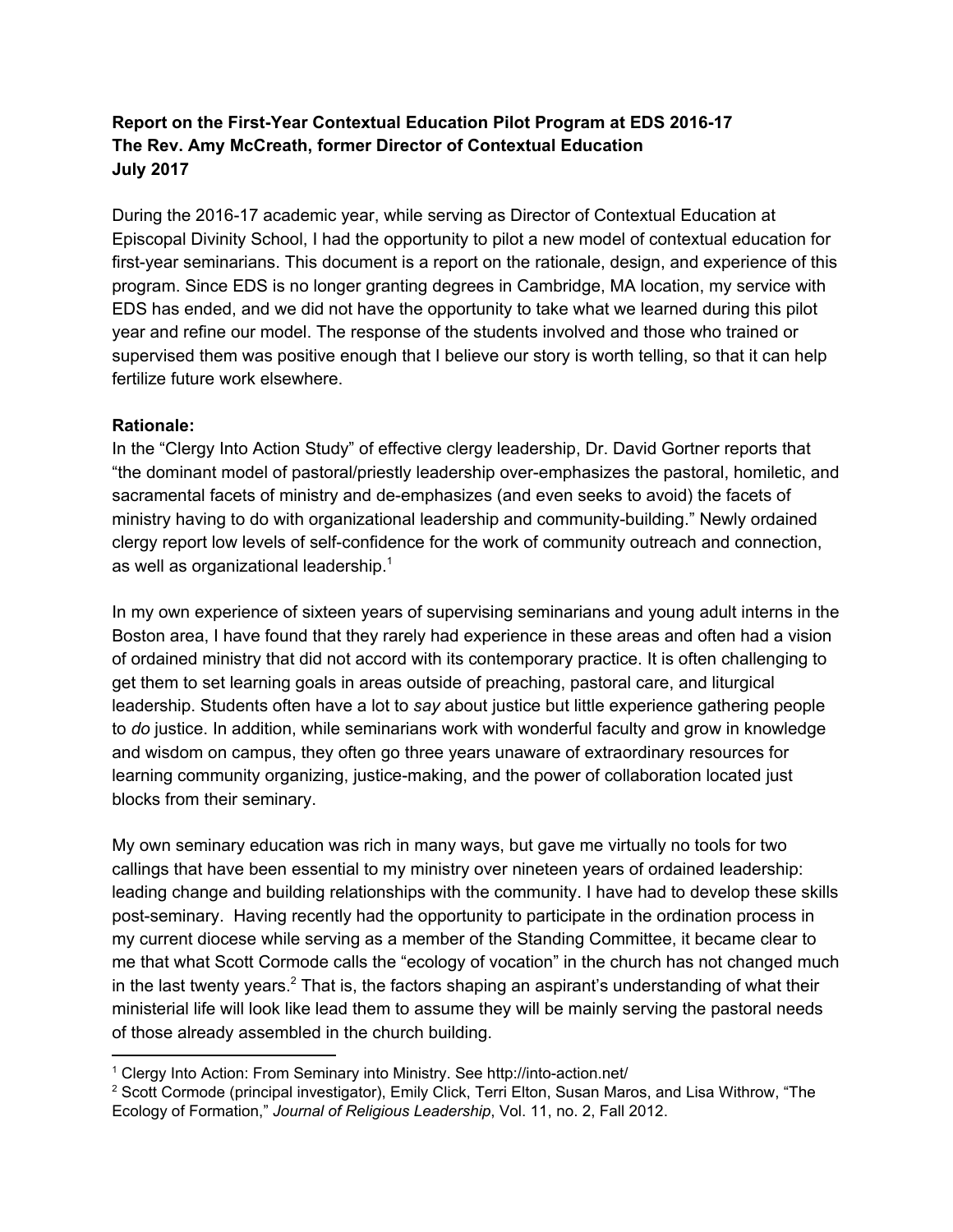One of the four central factors contributing to an "ecology of vocation" is a person's experience in seminary, both on campus and off. How might the contextual education program at a seminary be enhanced so as to expand this ecology to include community outreach and connection? What might be added in to affect the seminarian's vision of "church leadership" or "leading for God's mission" in a way that allows them to more effectively lead change and do justice?

## **Design:**

Our goal at EDS was not to detract from the existing contextual education program, which was similar to that at many seminaries: students were required to do two units of contextual education (350 hrs/unit), one unit of which could be CPE. Most students chose to do their first unit of CE in a local congregation or college chaplaincy, where their ministry general focused on preaching, pastoral care, and liturgical leadership. Here students gained important skills, worked with excellent supervisors, and practiced theological reflection on their experience. All of this was great. The goal of our new requirement was not to detract from this traditional requirement, but to add experience and training early in the seminarian's career that would make them even more valuable to the congregations they served during their second and third years, and expand their "ecology of vocation" in a way that would make them more faithful and useful to God's mission in our time.

The new requirement had three major components:

- 1. All first-year master's degree students spent eight hours/week during their first term immersed in a non-profit organization, doing non-worship-focused ministry. Students were assigned to this site in consultation with the director of contextual education. They also met for a two-hour/month seminars on campus, facilitated by the director of contextual education (me) and attended by the student's faculty advisor. This seminar focused on reading one's context, theological reflection, and appreciative inquiry.
- 1. In the second term of their first year, the student received community organizing training and then worked together to create and lead a justice-related campaign. Monthly seminars for reflection on their experience continued.
- 1. In addition, the students attended three panel discussions featuring local pastors and faculty on particular issues in ministry. These panel events were co-created with EDS Lifelong Learning, open to the public, including site supervisors, and were recorded and made available online.

## **Our Experience:**

Internships: The students were placed in a variety of sites in Cambridge, Boston, and Waltham, with supervisors recruited and trained by me. Supervisors were not asked to reflect theologically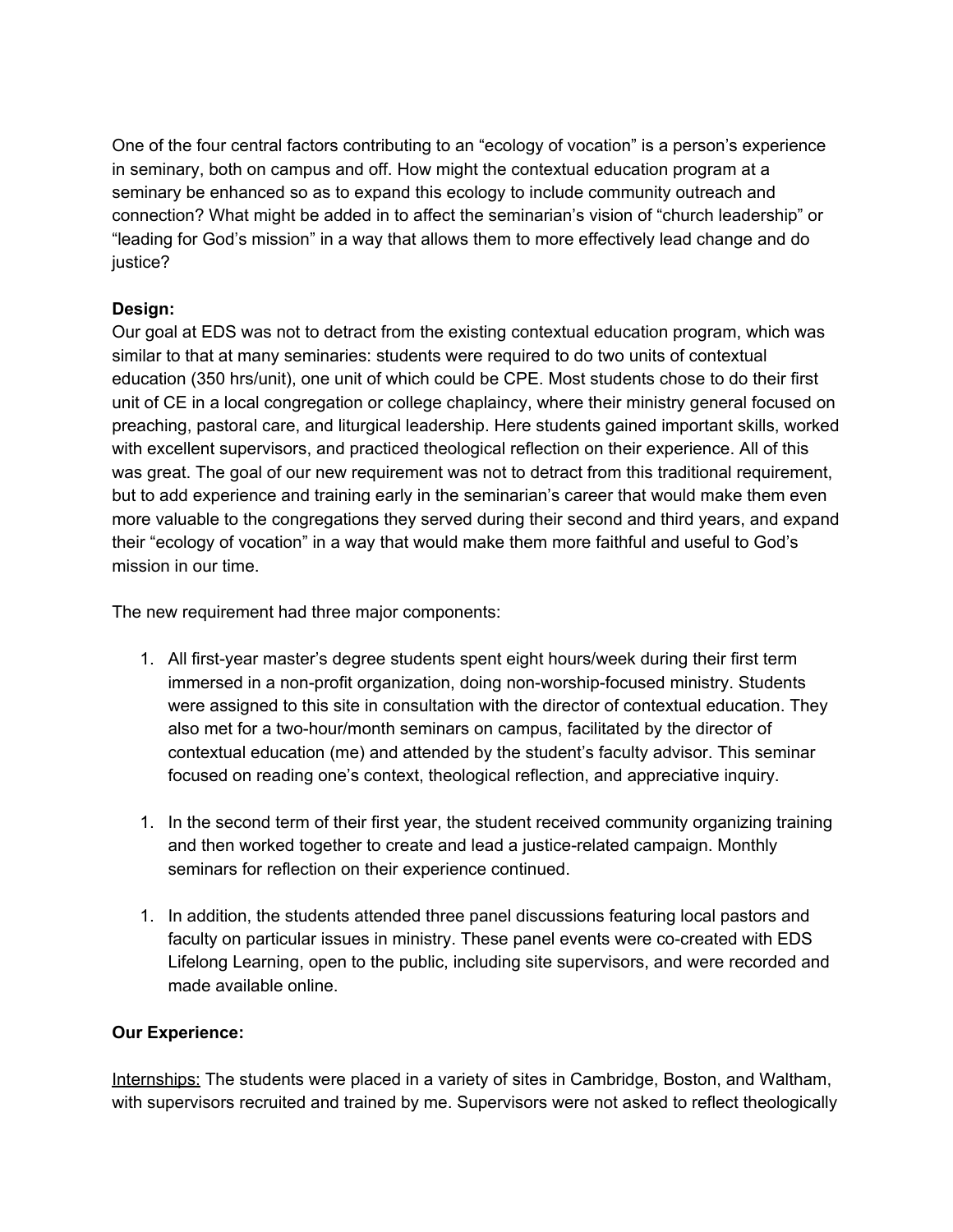with the student, but simply to help orient them to their work, help them learn read their environment, certify that they had done their work and added value to the organization, and report back on particular strengths and learning edges for their student. Because the placements were quite short term, students were not creating new programs or leading new ventures but helping out with existing programs of the organization.

Supervisors found the interns valuable and fulfilled their responsibilities well. A few students continued to volunteer with these groups after the internship ended. Several others articulated ways in which their experience had made them aware of gaps in their relational skills and/or given them a deep appreciation for those who are marginalized and a deeper desire to work for systemic changes that would end such marginalization. In our seminar conversations debriefing their experiences, students helped one another find connections between their academic studies and their experience as interns. Most, but not all, were able to put in eight hours a week, as planned, and the supervisors reported that their student added value on site.

Community organizing: As their internships were ending, the students began community organizing training, offered in partnership with Leadership Development Initiative, based in Boston. LDI staff worked with us to adjust aspects of the program to fit the schedules and learning goals of seminarians when they varied from those of parish groups that make up the majority of the clientele. They attended two all-day trainings with parish teams, and had several other training meetings on campus with LDI stuff. Students worked with an coach from the LDI staff to define their shared purpose, organize their team, and create a campaign to educate and encourage composting within their dining community, composed of students from EDS and Lesley University.

Working intensely on a project with others is hard work, of course (!), and our small-but-very-diverse group of students struggled to communicate well and make decisions. Because of the condensed timeline for the campaign, the students weren't able to recruit a larger team and share the work to the extent that the community organizing model asks. Nonetheless, they tried on the tools, tried out the ministry of leading change, and finished knowing that it is uncomfortable by design. They were able to articulate what they learned about themselves from the experience- their strengths and growing edges. And they carried out a successful project, which was well-received by the community.

During the trainings, the students saw parish groups working on justice-based campaigns. They had the chance to talk with members of those teams about their motivations and strategies. They heard that this was hard but holy work. The witness of these parish-based groups was important to our students, as few of them had ever seen a parish group engaged in community organizing.

Panel discussion: All the first-year students attended the three panel discussions on key ministry topics. The topics were: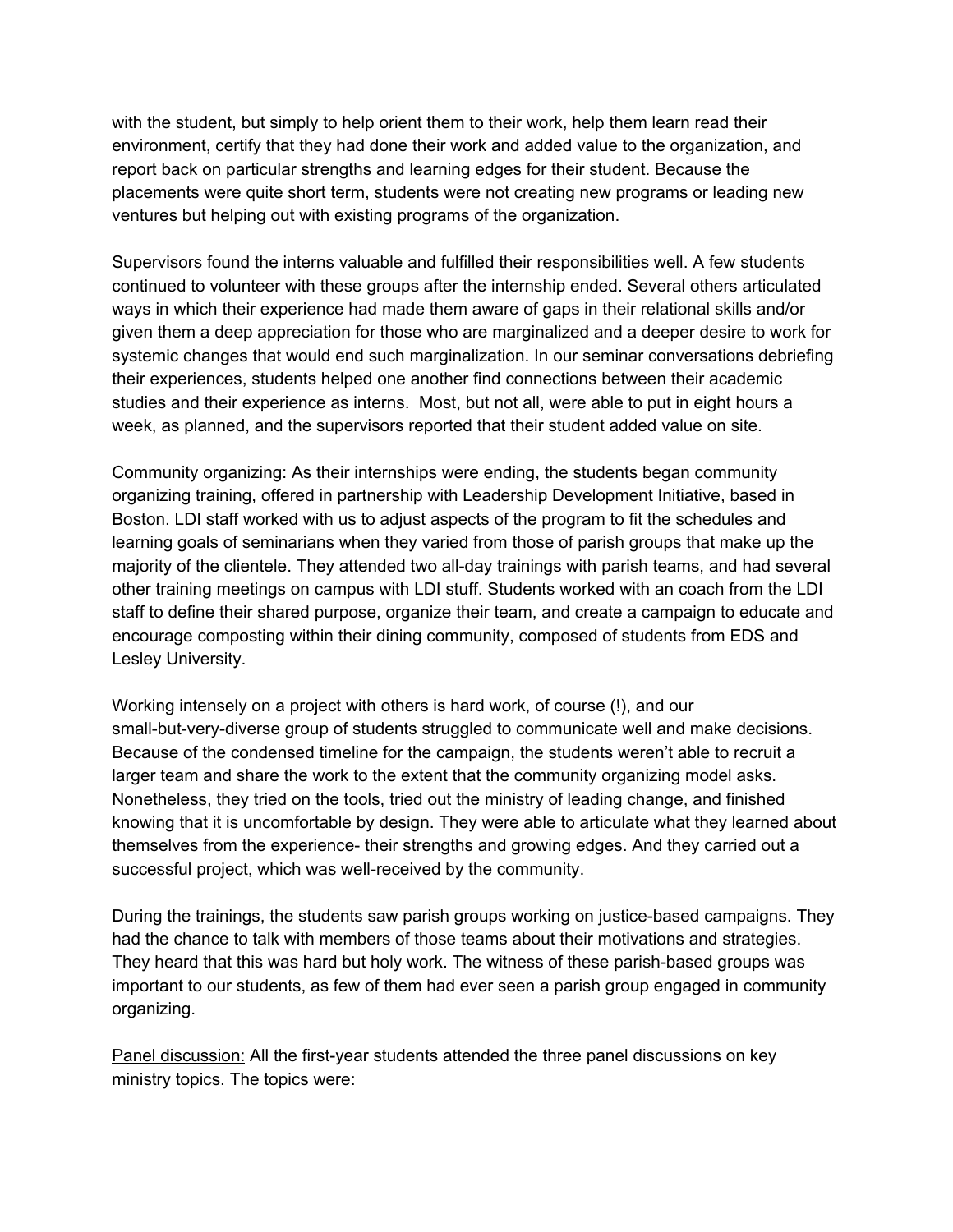- 1. The theology and practice of failure
- 2. Mental Health issues in the parish
- 3. Taking anti-oppression work to the parish

Each panel included faith leaders from the Boston area who were able to speak from broad experience and make themselves available to students for future conversation. They were asked to share stories and to use "what I wish I'd learned in seminary" as a guide for deciding what to share. I served as the moderator for the discussions. These events were well-attended by EDS staff and faculty, as well as local faith leaders and alums. Students sat at tables with others, where time for response and conversation at table was built into the program.

Students reported that these panel discussions were extremely valuable to them. They left each one with new questions and a slight reframing of their sense of what ministerial leadership looks like. They heard from all of the panelists in different ways how important it is to seek support, collaborate with other churches, and learn from the resources in one's community.

#### **What we would have done "next year":**

Overall, our pilot program was a good start to accomplishing the goals we set for it. However, we launched into it unaware that we would not have a "next year" in which to make it even more effective. I am sad not to have the chance to make revisions to the program based on what we learned this year, nor to be able to track the impact of the program on the curricular and vocational choices and capacities of the students who participated. Nonetheless, I offer here some thoughts on what we would have done "next year" in the hopes that they will be helpful to those of you involved in seminary education and/or other leadership formation processes in the church.

- 1. Rather than have each student at a different internship site, I would have students "clumped" at a few sites, both to simplify the logistics of overseeing this program and communicating with the supervisors, and so that the students could better support one another in the on-site work and reflection on it.
- 2. Rather than run the internships as 8 hr/wk for one term, I would run them as 5 hr/wk for two terms. This would allow the students more time to get to know the "system" within which they are working, build relationships, and see the ministry through various ups and downs.
- 3. I would introduce the concept of community organizing earlier in the academic year and spend more time with the students framing it historically, theologically, and vocationally. A few of our students had done organizing work, but the majority had no background in it and needed more help than I had anticipated understanding what we were doing and why.